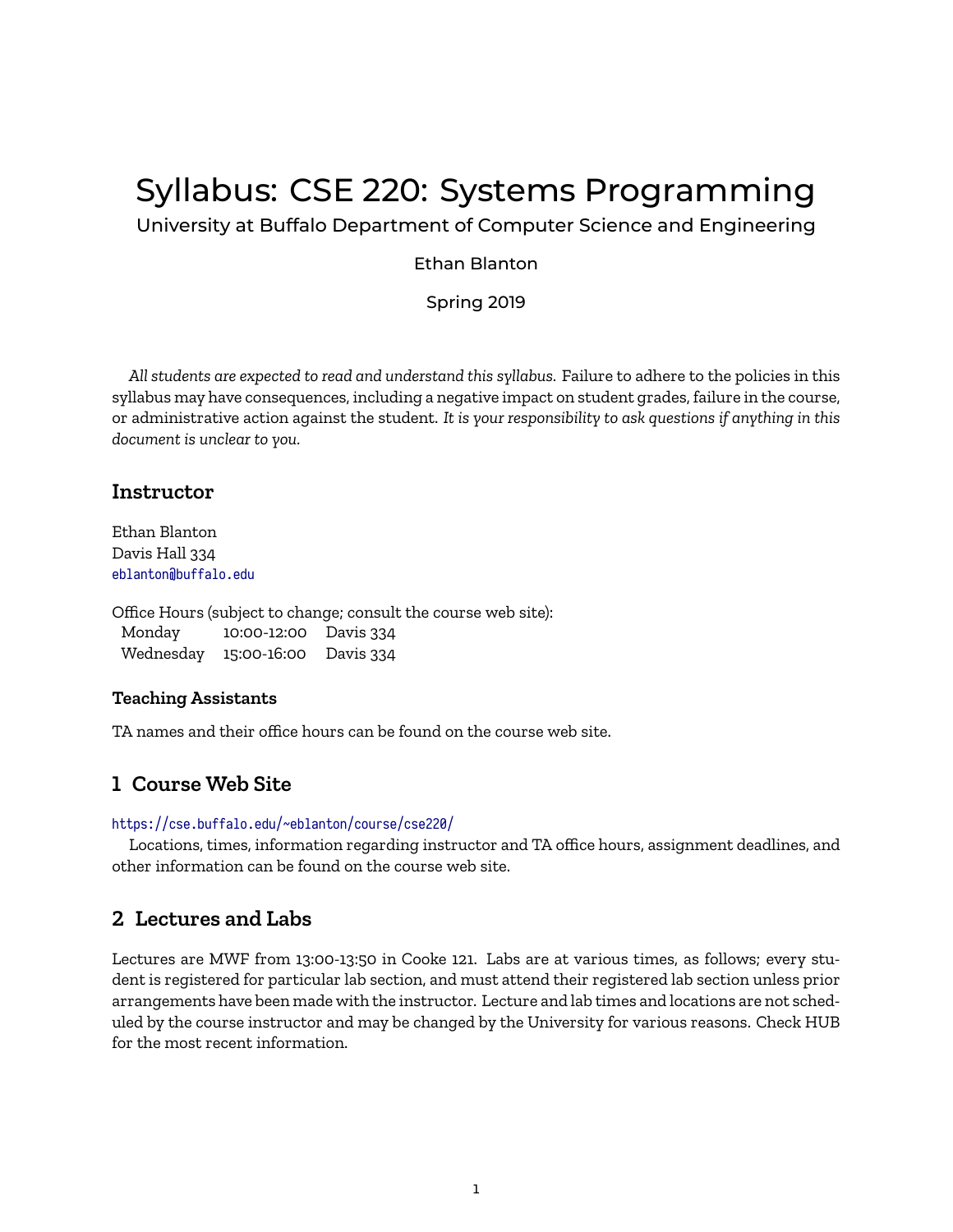| <b>Lab Section</b> | Time and Day  | Location        |
|--------------------|---------------|-----------------|
| Aı                 | T 10:00-12:00 | Bell 340        |
| A2.                | T 12:00-14:00 | <b>Bell 340</b> |
| A3                 | M 18:00-20:00 | Bell 340        |
| A4                 | R 10:00-12:00 | <b>Bell 340</b> |
| A5                 | R 12:00-14:00 | Bell 340        |
| A6                 | W 19:00-21:00 | <b>Bell 340</b> |
| A7                 | F 08:00-10:00 | Bell 340        |
| A8                 | M 14:00-16:00 | Bell 340        |

# **3 Course Description**

CSE 220 is a 4 credit course.

This course is an introductory course on computer systems. It introduces computer systems from a programmer's perspective, rather than a system implementer's perspective, which prepares students for more advanced topics that discuss the internals of a computer system (e.g., operating systems or computer architecture). As a result, the focus of the course is teaching programmable interfaces of a computer system as well as how to use them correctly and effectively when writing a program. The topics mainly include hardware/software interfaces (e.g., data representation in memory) and OS/application interfaces (e.g., syscalls). In discussing these topics, the course gives an overview of a complete computer system, the hardware, operating system, compiler, and network, in order to guide students through various components that modern programs rely on to accomplish their intended purposes.

# **4 Communication**

All electronic communication regarding this course must occur in one of two ways:

- Email using your *official UB email account*, or
- Messages on the course Piazza instance.

For topics of a sensitive nature, please email the course instructor directly from your Universitysupplied email address. Emails from non-University addresses will be disregarded due to privacy concerns and FERPA regulation. For all other contacts, please do **NOT** email the course instructor directly; instead, make a private or public post to Piazza, as appropriate. Private posts of non-sensitive nature should be sent to *all course staff*. This will ensure the most timely possible response. For matters regarding a specific lab section, contact the lab assistants first, as they may be able to help resolve your issue without involving the rest of the course staff.

Students are expected to monitor the course Piazza instance routinely, as important course announcements will be posted to Piazza. Schedule changes, lab and assignment handouts, homeworks, required readings, and other materials may be posted to Piazza, and it is the student's responsibility to keep track of these things. Failure to read Piazza messages will not be accepted as an excuse for missed projects, labs, exams, or other course requirements.

Students will be added to the Piazza instance by the course instructor. If you are not, please contact the instructor by email to rectify this.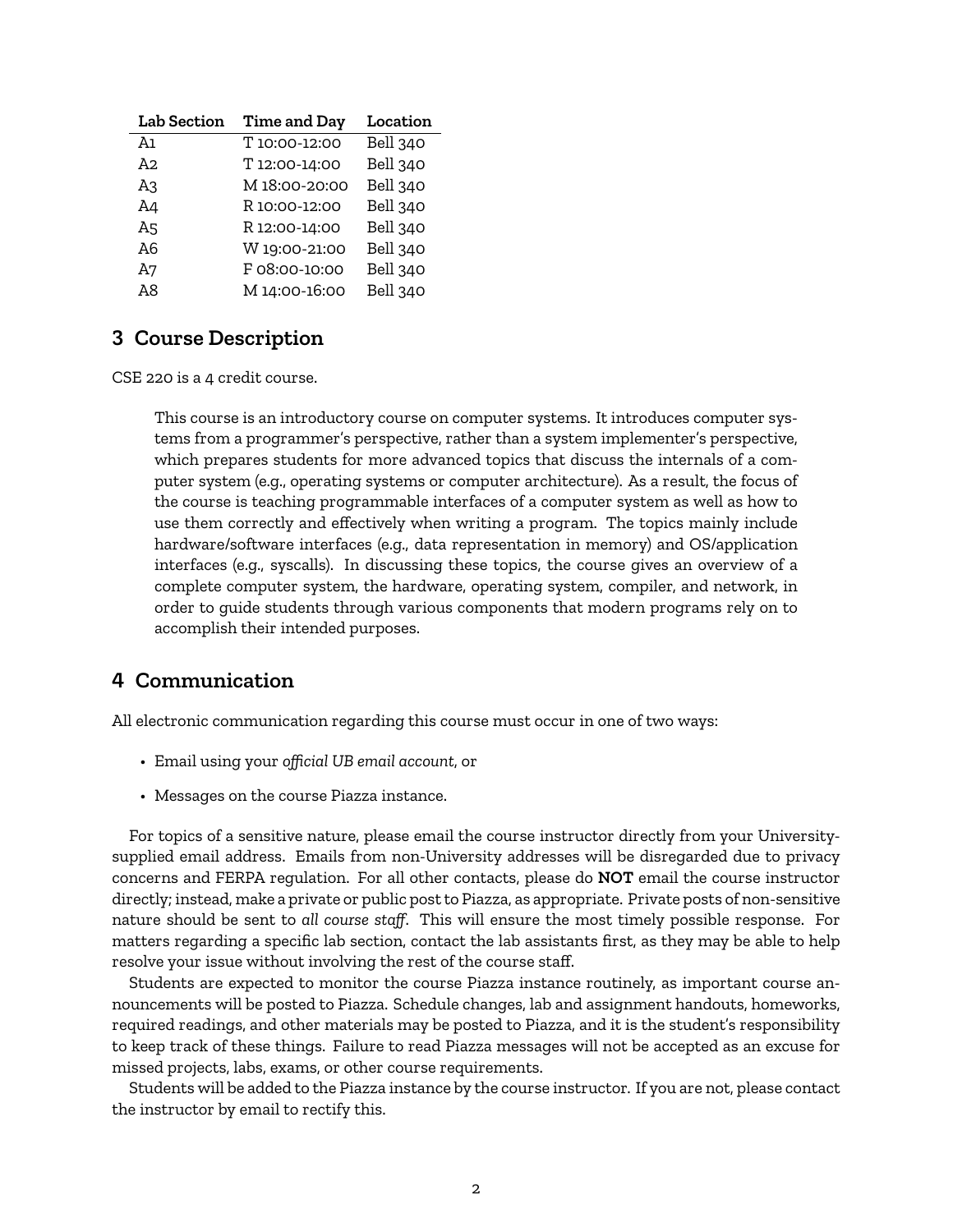# **5 Course Materials**

There are two required texts for this course. Students are expected to have immediate access to both of these texts throughout the semester.

| Title                                                           | Authors                                 | <b>ISBN</b> |
|-----------------------------------------------------------------|-----------------------------------------|-------------|
| Computer Systems: A Programmer's Perspective<br>(Third Edition) | Bryant and O'Hallaron 978-0-13-409266-9 |             |
| The C Programming Language<br>(Second Edition)                  | Kernighan and Ritchie 978-0-13-110362-8 |             |

Lecture slides will be provided electronically throughout the course of the semester.

Various readings from external sources may be assigned, in which case they will be provided or available through University resources (*e.g.*, the library or periodical subscriptions).

References to materials not required or assigned may be made, and students are encouraged to follow up on these references, but this will not be required for successful completion of the course.

# **6 Program Outcomes and Competencies**

This course is required in both the BS Computer Engineering program, accredited by the Engineering Accreditation Commission (EAC) of ABET, and the BS Computer Science program, accredited by the Computing Accreditation Commission (CAC) of ABET.

The course introduces students to the following CAC student outcomes, for which graduating students must demonstrate:

- (CAC-1) Analyze a complex computing problem and apply principles of computing and other relevant disciplines to identify solutions.
- (CAC-2) Design, implement, and evaluate a computing-based solution to meet a given set of computing requirements in the context of the program's discipline.
- (CAC-6) Apply computer science theory and software development fundamentals to produce computing-based solutions.

The course introduces students to the following EAC student outcomes, for which graduating students must demonstrate:

- (EAC-1) an ability to identify, formulate, and solve complex engineering problems by applying principles of engineering, science, and mathematics
- (EAC-7) an ability to acquire and apply new knowledge as needed, using appropriate learning strategies

|  |  | CAC $1  $ CAC $2  $ CAC $6  $ EAC $1  $ EAC $7  $ Assessment Types |
|--|--|--------------------------------------------------------------------|
|  |  | Programming Assignments                                            |
|  |  | Lab Activities                                                     |
|  |  | Exams                                                              |

Student outcomes will be evaluated as follows.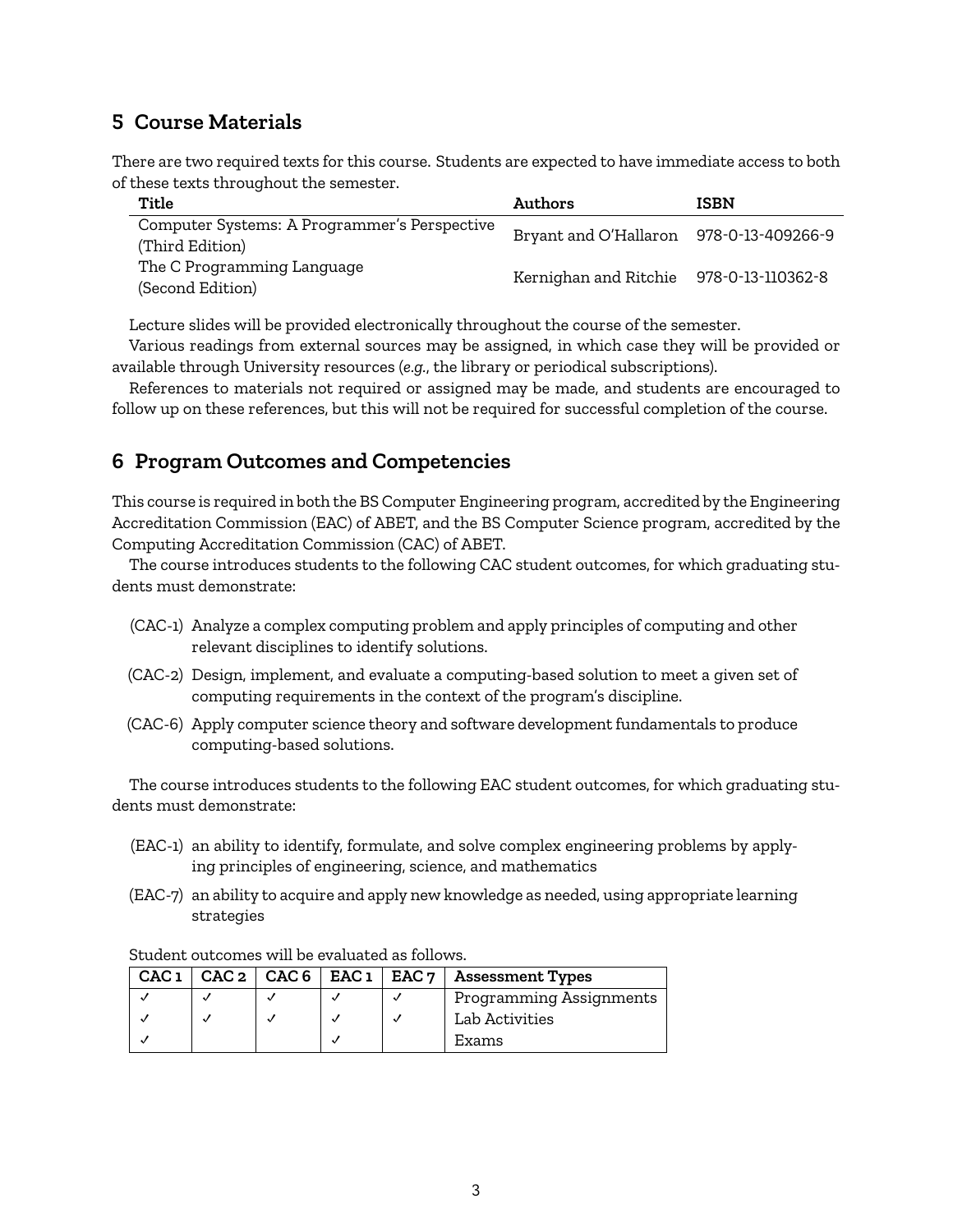## **7 Prerequisites**

• CSE 116. SEAS approved or Intended Majors, CS Minors.

Students are expected to have a firm understanding of the material from CSE 116 at the University at Buffalo and its prerequisites.

### **8 Course Requirements**

The following items are required of every student, and failure to complete them may affect student grades as described in Section [10](#page-6-0), *Grading Policy*, below.

#### **8.1 General**

Attendance in this course is mandatory, but will not necessarily be directly tracked. Students are responsible for attending every lecture and every meeting of their lab section. It will be assumed that students are familiar with all material presented in class, and any material presented in lecture or lab may appear on any test, quiz, homework assignment, or other evaluation. *Attendance and attention to lecture and lab materials are critical to success in this course.*

A quiz evaluating students' understanding of the University and Department academic integrity policies must be completed by all students, and all students must achieve 100% accuracy on this quiz.

#### **8.2 Assignments**

Several programming assignments will be required of all students. Programming assignments are intended to improve student understanding of the course material as well as demonstrate student mastery of certain core concepts.

Lab activities will be provided every week, which will range from small programming assignments to written activities to group discussions and beyond. Students are expected to participate fully in lab and will be evaluated accordingly. Course staff will be available in labs to assist students, guide tasks, and present additional course material.

Programming assignments and lab activities, unless otherwise explicitly specified, are *individual projects*, and collaboration between students to complete any such assignment is a violation of the course academic integrity policy.

Written Homework may be assigned, and students are expected to complete any such assignments in a timely fashion, although they will not be graded. These written assignments are intended to allow students to self-evaluate their level of preparedness and mastery of the course material, and students are encouraged to seek assistance from the instructor, teaching assistants, or each other in understanding and completing written assignments.

Readings may be assigned from time to time, and students are expected to complete these readings, although there may be no direct evaluation of any given reading. Readings are selected to improve student understanding of the course material and/or present auxiliary material that the instructor believes is relevant and important. Material from readings may appear directly or indirectly in assignments, on quizzes or on exams.

### **8.3 Tests and Quizzes**

Quizzes may be introduced at any time by the instructor, covering any material previously covered in lectures, readings, or written homework assignments. These quizzes may or may not be announced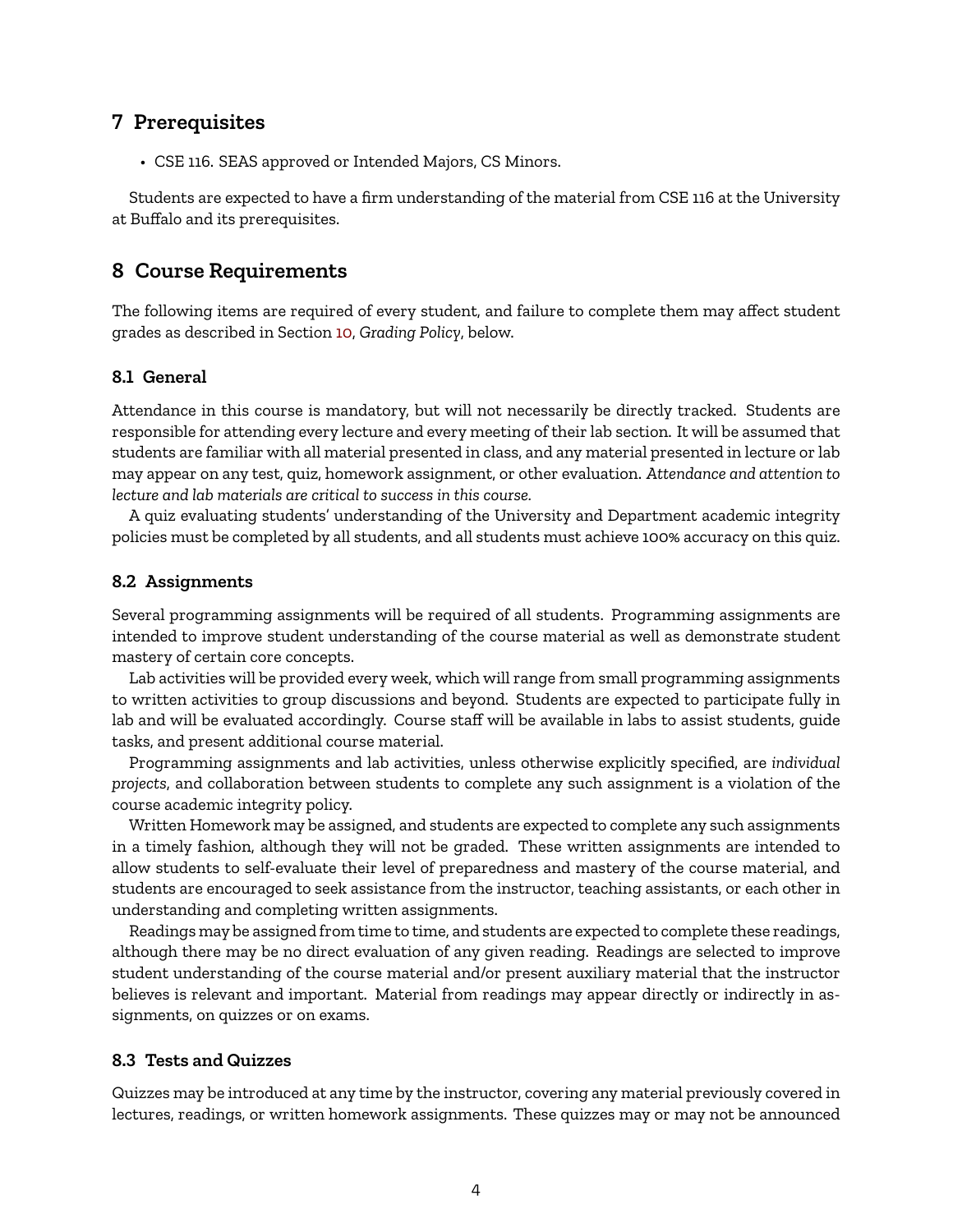in advance. (In particular, "pop quizzes" may be utilized to evaluate student attendance, engagement, and present understanding of course material.)

There will be four Lab Exams. Each lab exam will be given in lab, and must be completed during each student's assigned lab section. Lab exams will assess mastery of programming topics that have already been covered in class and that have been used in programming assignments. Lab exams may cover programming techniques or knowledge from any assignment previously submitted or currently outstanding, as well as any material covered in lecture to date.

There will be one midterm and one final exam. The midterm exam will cover all material presented in the course to date, including: lectures, labs, programming assignments, written homework assignments, and assigned readings. The final exam will cover all material covered in the course for the duration of the semester, including: lectures, labs, programming assignments, written homework assignments, and assigned readings.

#### **8.4 Submission Policy**

Programming assignments will be assigned with a deadline. All assignments are to be submitted by this deadline. In the event of any ambiguity in the deadline, times are assumed to be in the *current local time zone of the University*. Penalties for missing this deadline are as follows.

- Projects submitted before the deadline will incur no penalty.
- Projects submitted after the deadline, but within 24 hours of the deadline (excluding Saturday, Sunday, and University holidays) will incur a 20% penalty.
- Projects submitted more than 24 hours after the deadline as described above will not be accepted and will receive no credit.

Neither the instructor nor the teaching assistants will provide assistance for programming assignments after the assigned deadline.

Lab activities other than Lab 1 are due 36 hours after the start of lab. Lab 1 is due at 11:59 PM on the second Tuesday of classes (due to add/drop). No late submissions for lab activities will be accepted.

#### <span id="page-4-0"></span>**8.5 Programming Assignment Re-grading Policy**

If you believe that a programming assignment has been graded incorrectly, you may submit it for re-grading. A request for a re-grade must be submitted within one calendar week of receiving the grade for a project, and must include:

- A copy of the score sheet for the assignment
- A description of the specific error in grading that is being contested
- Relevant code demonstrating the submitted code's correctness or the grading script's incorrectness, if available

Re-grading of programming assignments is intended *only* to address errors in grading. No grades will be improved for any other reason, although they may be reduced; in particular, note that *your grade on any part of the assignment, not just the portion being re-graded, may be reduced* if re-grading discovers additional errors. This includes automated evaluations that passed because they did not trigger bugs that were discovered in manual evaluation for the re-grade.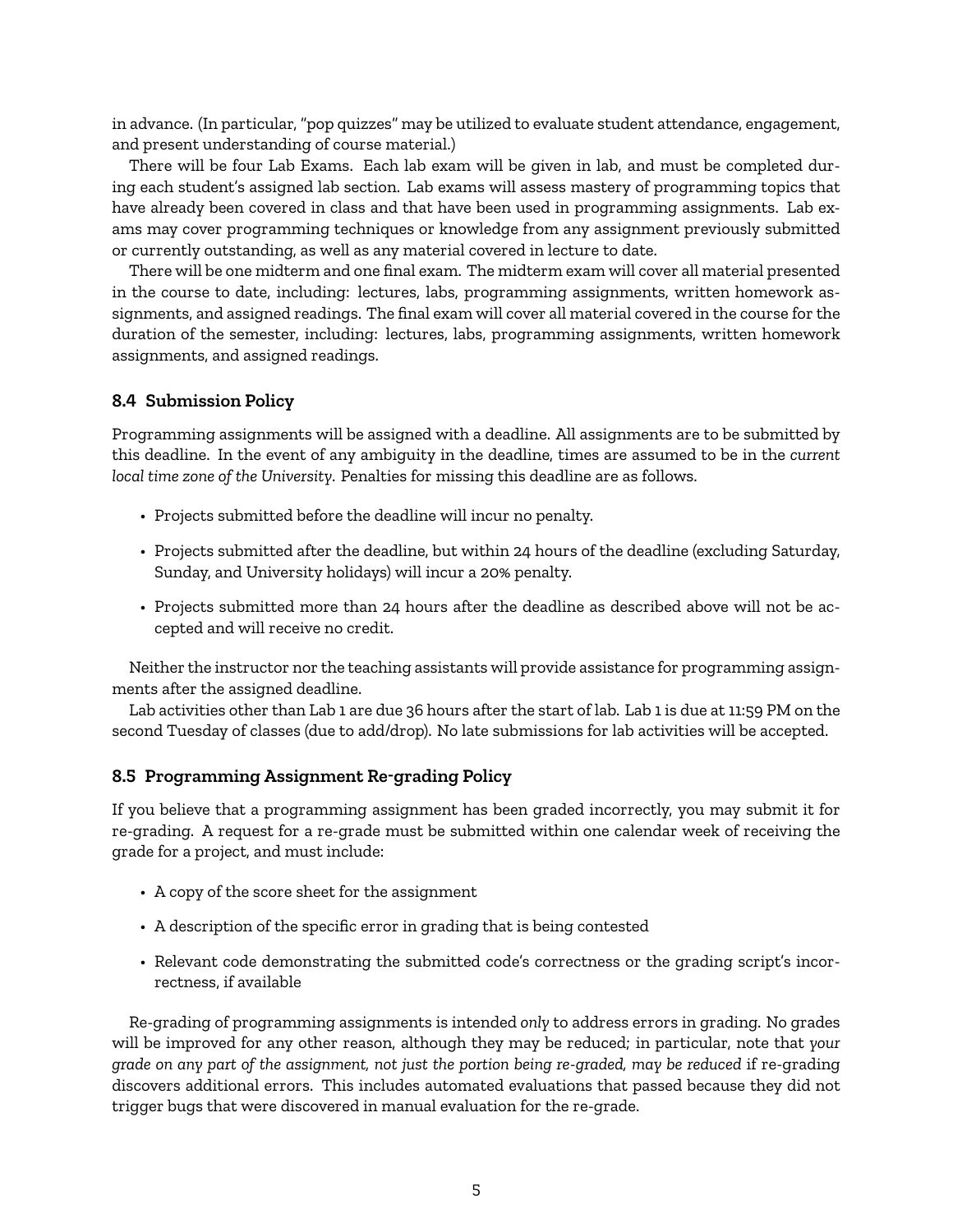#### <span id="page-5-0"></span>**8.6 Exam and Quiz Re-grading Policy**

If you believe that an exam or quiz has been graded incorrectly, you may submit it for re-grading. A request for a re-grade must be submitted within one calendar week of the exam or quiz being returned to you, must be submitted in writing to the instructor, and must include:

- The original, unmodified, exam or quiz
- A clear statement of the error *on a separate sheet of paper*

Re-grading of exams and quizzes is intended *only* to address errors in grading. No grades will be improved for any other reason, although they may be reduced if *errors are found in any portion of the assignment, not just the portion being re-graded.* Using re-grading as a bargaining tool to increase your score is likely to result in a lower grade, as the exam will be scrutinized in detail for errors that may have been missed the first time.

#### **8.7 Make-up Policy**

No deadline extensions or make-up work will be permitted except for approved University absences. Please see [the University attendance policy](https://catalog.buffalo.edu/policies/attendance.html) for more information.

No make-up exams will be given whatsoever except for **documented extreme circumstances**. *24 hours of advance notice via e-mail or telephone contact (voice mail is permitted) must be provided if at all possible* before missing an exam session. If advance notice is not possible, documentation supporting this must be provided. Absence from an exam session due to illness **must** be supported by a note from a physician specifying that the student was too ill and/or contagious to attend on the exam date.

*You are responsible for remembering and attending exam sessions.* Please use extra assistance to remind yourself if necessary.

# **9 Course Schedule**

The course schedule, including exam dates and times, is provided here for convenience. Note that course staff do not schedule most of the following items, including final exam time and location. *You are responsible for verifying your final exam time and location on HUB.* Inclement weather, local emergencies, unsafe building and/or campus environments, or other circumstances may cause the University to change this schedule. Course progress and pedagogical concerns may cause rescheduling of other exams and activities. You will be notified via Piazza or UB Email of changes within the control of course staff. Course staff will attempt to keep you appraised of changes outside of staff control, but you are responsible for monitoring University communications to this effect.

*You are responsible for monitoring any changes to this schedule, according to communications from course staff or the University. Failure to be aware of schedule changes is not sufficient reason for extended deadlines, make-up exams, or other accommodations.*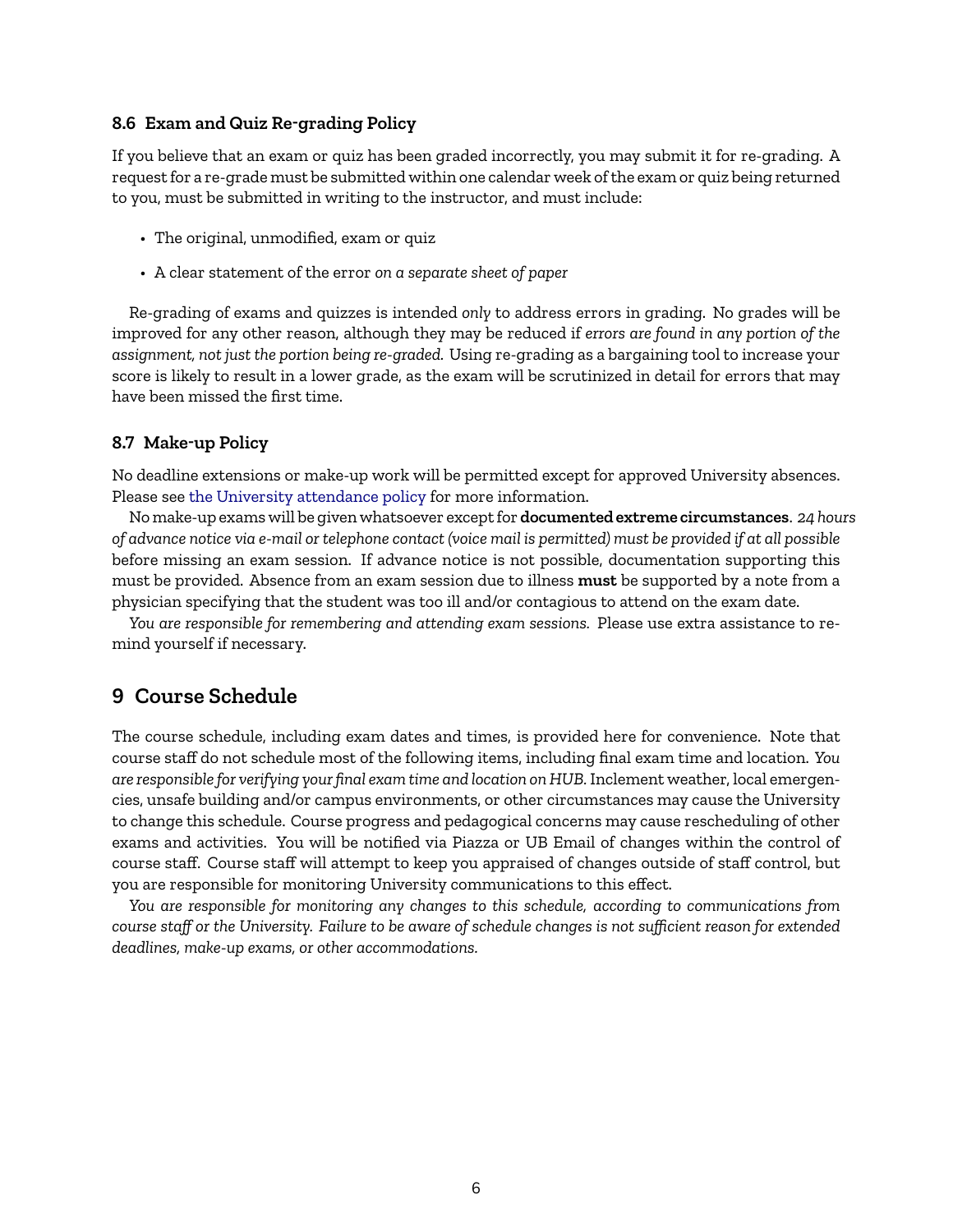| Date                 | Description                     |  |  |
|----------------------|---------------------------------|--|--|
| Mon, Jan 28, 2019    | <b>Spring Semester Begins</b>   |  |  |
| Fri, Feb 9, 2019     | Programming Assignment 0 is due |  |  |
| Week of Feb 11, 2019 | Lab Exam 1 (in-lab)             |  |  |
| Fri, Feb 23, 2019    | Programming Assignment 1 is due |  |  |
| Week of Mar 4, 2019  | Lab Exam 2 (in-lab)             |  |  |
| Fri, Mar 8, 2019     | Programming Assignment 2 is due |  |  |
| Wed, March 13, 2019  | Midterm Examination (in-class)  |  |  |
| Mon, March 18, 2019- |                                 |  |  |
| Sat, March 23, 2019  | <b>Spring Recess</b>            |  |  |
| Fri, April 5, 2019   | Programming Assignment 3 is due |  |  |
| Week of Apr 8, 2019  | Lab Exam 3 (in-lab)             |  |  |
| Fri, April 26, 2019  | Programming Assignment 4 is due |  |  |
| Week of May 6, 2019  | Lab Exam 4 (in-lab)             |  |  |
| Fri, May 10, 2019    | Programming Assignment 5 is due |  |  |
| Fri, May 10, 2019    | Last day of regular classes     |  |  |
| Fri, May 17, 2019    | Final exam                      |  |  |

# <span id="page-6-0"></span>**10 Grading Policy**

No "I" (Incomplete) grades will be given for this course except for **documented extreme circumstances** or situations required by University policy. *Failure to complete work on time does not constitute an extreme circumstance.*

Grades will not be changed at the end of the semester for any reason other than a documented error in grading according to the policies outlined in Section [8.5](#page-4-0) and Section [8.6.](#page-5-0) No grade negotiation will be permitted. In particular, no grades will be changed to preserve scholarships, fellowships, University positions, immigration status, internship or job offers, or any other outside factor. Grades reflect student performance and mastery of course material.

The credit breakdown for the course will be as follows:

| <b>Course Grade</b> | Percent |
|---------------------|---------|
| F                   | N/A     |
| F                   | N/A     |
| F                   | N/A     |
| 1 Letter Grade      | N/A     |
|                     | 5%      |
|                     | 5%      |
|                     | 5%      |
|                     | 5%      |
|                     | 10%     |
|                     | 5%      |
|                     | 10%     |
|                     | 20%     |
|                     | 15%     |
|                     | 25%     |
|                     |         |

Note that this adds to 105%. This means that students who attend every lab and turn in every assignment have the opportunity to receive up to 5% extra credit in the course.

Failure to complete the Academic Integrity quiz with complete correctness (100% credit) or failure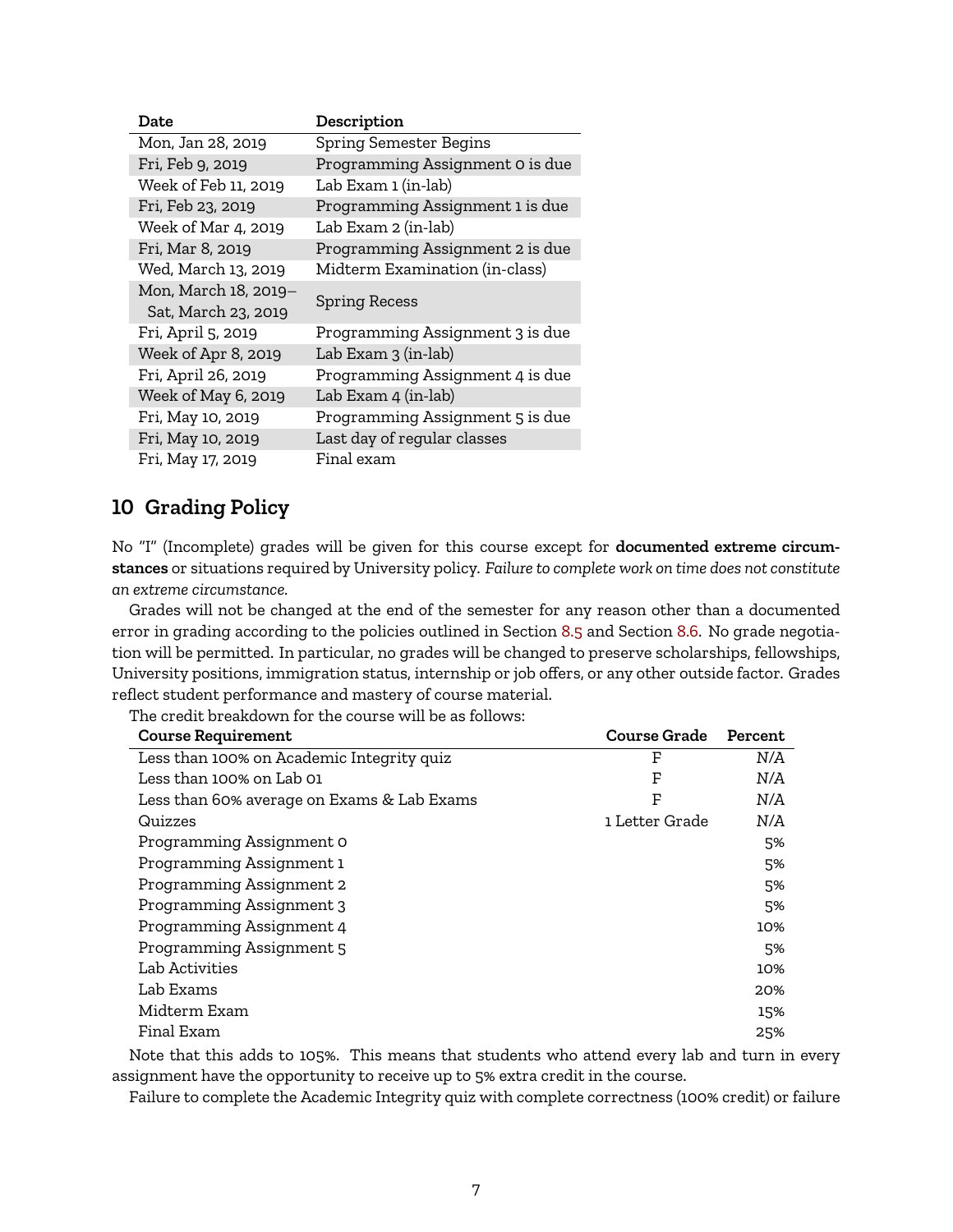to complete Lab 01 with complete correctness (100% credit) will result in failure of the course. You may submit both of these assignments as many times as required to achieve complete correctness.

Failure to achieve a 60% or better average across all exams and lab exams will result in failure of the course. This is an *un-weighted average*; the final, midterm, and each of the four lab exams are weighted equally for this condition.

Quizzes, if any, will not be assigned a percentage of the final grade, but poor performance may detriment your final grade by (at most) one full letter grade. (That is, an A- would become B-, a Bwould become C-, *etc.*)

Final grades will be assigned from the above percentages as follows, although a curve of the instructor's choice may be applied if the instructor deems it warranted. Lower percentages are inclusive, upper percentages (excepting 100%) are not; that is, a 90.0% would be an A-, not a B+.

- A 95-+ % A- 90-95%
- B+ 87-90%
- B 83-87%
- B- 80-83%
- C+ 77-80%
- C 73-77 %
- C- 70-73 %
- D+ 67-70%
- D 63-67%
- F 0-63%

### **11 Classroom Expectations**

Students are expected to behave in a way that is respectful to their fellow students and the course staff. The University at Buffalo has a [list of behavioral expectations](https://catalog.buffalo.edu/policies/obstruction.html) that includes:

- Attending classes and paying attention. Students should not ask an instructor in class to go over material they missed by skipping a class or not concentrating.
- Not coming to class late or leaving early. If a student has to enter a class late, he or she should do so quietly and should not disrupt the class by walking between the class and the instructor. Students should not leave class unless it is an absolute necessity.
- Not talking with other classmates while the instructor or another student is speaking. If a student has a question or comment, he or she should raise a hand, rather than starting a conversation about it with a neighbor.
- Showing respect and concern for others by not monopolizing class discussion. Students must allow others time to give their input and ask questions. Students should not stray from the topic of class discussion.
- Not eating and drinking during class time.
- Turning off electronic devices including cell phones, pagers, and beeper watches.
- Avoiding audible and visible signs of restlessness. These are both rude and disruptive to the rest of the class.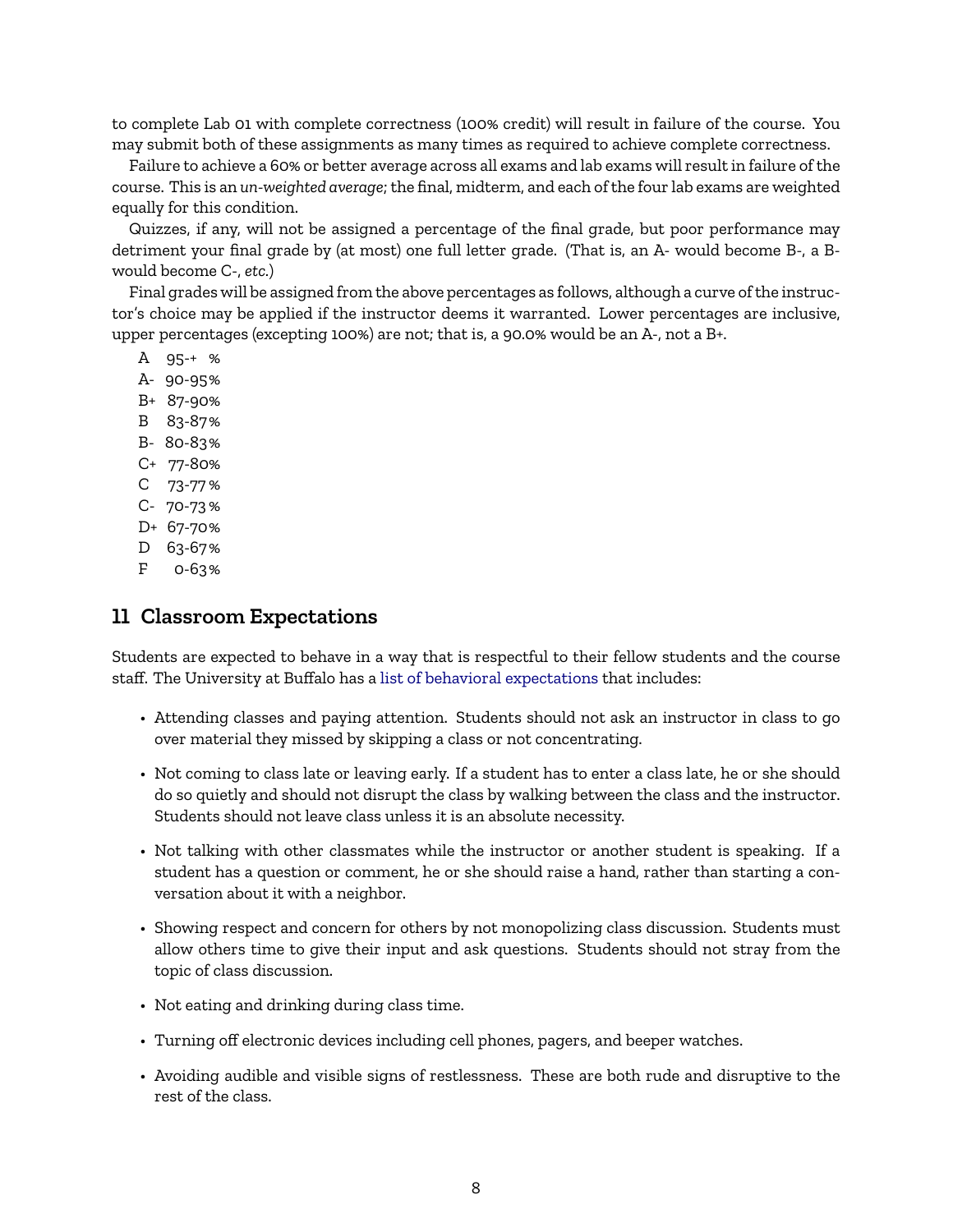- Focusing on class material during class time. Sleeping, talking to others, doing work for another class, reading the newspaper, checking email, and exploring the Internet are unacceptable and can be disruptive.
- Not packing bookbags or backpacks to leave until the instructor has dismissed class.

In addition to this list, students should minimize their use of laptop computers, tablets, and smart devices. Note-taking and the use of assistive technologies are appropriate, but web browsing, watching videos, chat programs, *etc.*, are inappropriate behavior for the classroom.

# **12 Academic Integrity**

Students will abide by the [CSE Academic Integrity Policy,](https://engineering.buffalo.edu/computer-science-engineering/information-for-students/policies/academic-integrity-students.html) the [University Academic Integrity Policy,](https://catalog.buffalo.edu/policies/integrity.html) and the Undergraduate or Graduate amendments thereof, as appropriate.

All resources used in completing assignments for this class*must be given appropriate attribution*, and the *only resources allowed for the completion of programming assignments without specific permission* are as follows.

- The required course textbook *Computer Systems: A Programmer's Perspective*, Third Edition, by Bryant and O'Hallaron
- The required course textbook *The C Programming Language,* by Kernighan and Ritchie
- Lecture material from this course
- Required or recommended readings from lecture material
- Man and info pages from the course virtual machine

In particular, Stack Exchange, code from other students in the course or students who have completed this course or related courses at other universities in previous semesters, GitHub repositories, code or algorithms from other web sites or books, and other resources are not allowed without explicit permission from the instructor.

If there is any question about whether a resource is acceptable for use in completing a course assignment, students are encouraged to ask the instructor or a TA *before* making use of it. Asking about a resource is **not** a violation of academic integrity, even if the resource is not allowed for the course.

Violation of these policies will result in a failing grade for the course and referral upward for additional sanctions according to University policy.

#### **12.1 Academic Integrity Amnesty**

A student who has committed a violation of this academic integrity policy may receive limited amnesty for the violation by *notifying me, in writing,* of the violation **before I have begun to assess the violating assignment**. This notification must include the student's name, person number, UBITname, and state the assignment in question and the nature of the violation. Upon submitting such a statement, the student will receive no credit for the violating assignment, but *no further sanctions will be taken, and the violation will not be reported*. Once I have begun assessing the assignment in question, no such statements will be permitted. Since it may not be obvious to students when assessment begins, such statements should be submitted as soon as possible after the violation occurs. While assessment may begin at any time, in general I will not look at student submissions until a project deadline has passed.

See my online Academic Integrity Policy for an example scenario and more information.